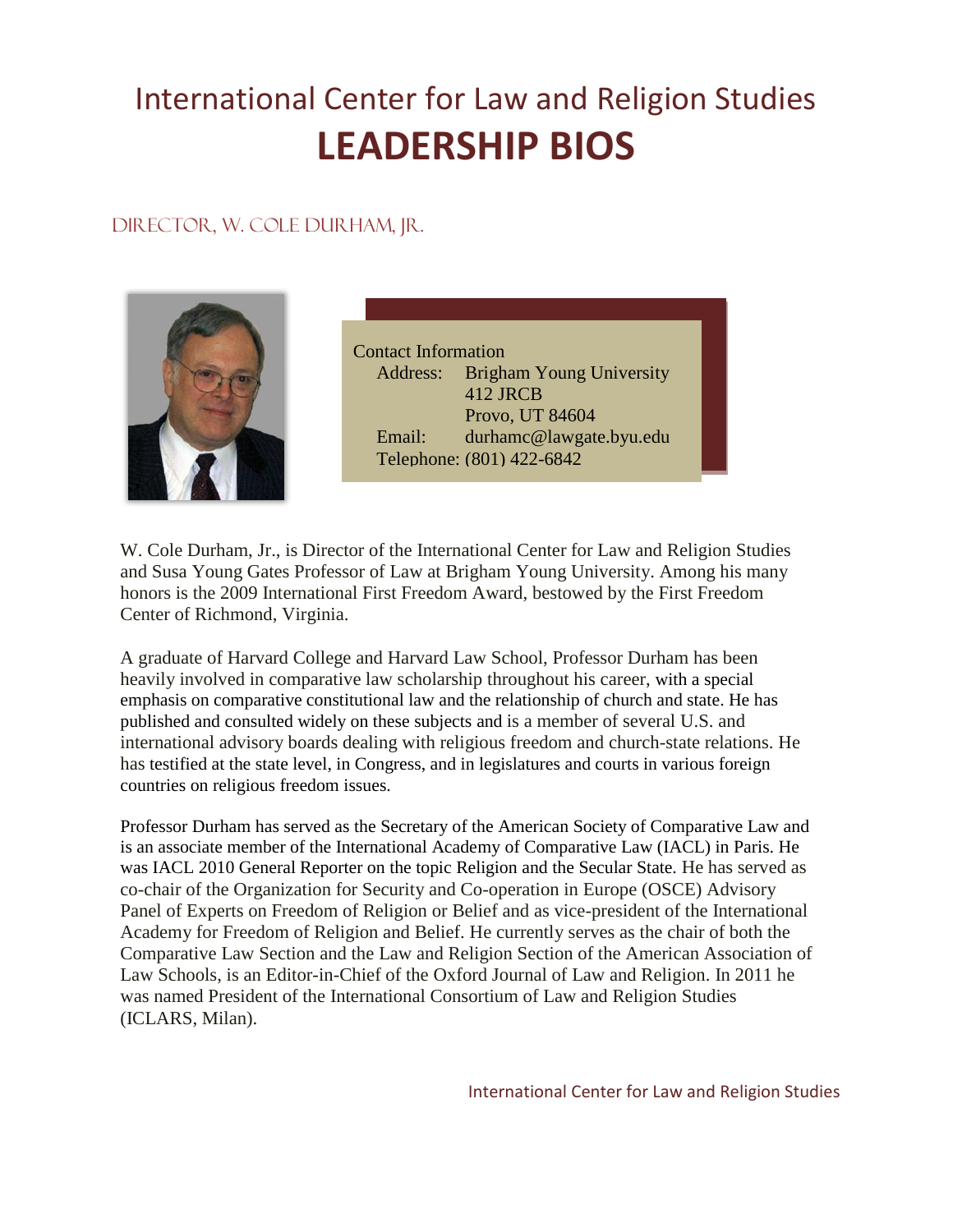## Managing Director, Robert T. Smith



Contact Information Address: Brigham Young University 452C JRCB Provo, UT 84604 Email: smithr@lawgate.byu.edu Telephone: (801) 422-3446

Robert Smith has served as the Managing Director of the International Center for Law and Religion Studies since 2006. In this role he oversees the activities of the Center, including supervising the Annual International Law and Religion Symposium and numerous international conferences each year, in addition to overseeing academic publications and participating in lawreform consultations. He serves as the Center's Regional Advisor for the United States and teaches a course on the taxation of religious organizations at the J. Reuben Clark Law School.

Professor Smith is a co-author, along with W. Cole Durham, Jr. and William Bassett, of the treatise *Religious Organizations and the Law,* published by Thomson West. This four-volume, four-thousand-page work for lawyers representing religious organizations in the United States is updated annually. Professor Smith has also co-authored numerous articles on religious freedom and other legal topics, and he is a speaker at international conferences on religious topics.

Before joining the law school, Professor Smith served as Executive Vice-President and General Counsel to CaseData Corporation. Previously, he was a shareholder and chairman of the Corporate and Tax department at the law firm of Kirton & McConkie in Salt Lake City. He also practiced with large law firms in Washington, D.C. and Chicago, Illinois. He spent his early career working as a CPA for Deloitte & Touche in California and Washington, D.C.

Professor Smith received a bachelor's degree in accounting from BYU and is a magna cum laude graduate of the University of Notre Dame, where he earned a Masters of Business Administration. He is also a magna cum laude graduate of the J. Reuben Clark Law School, where he was named to the Order of the Coif and served as Editor-in-Chief of the Brigham Young University Law Review.

International Center for Law and Religion Studies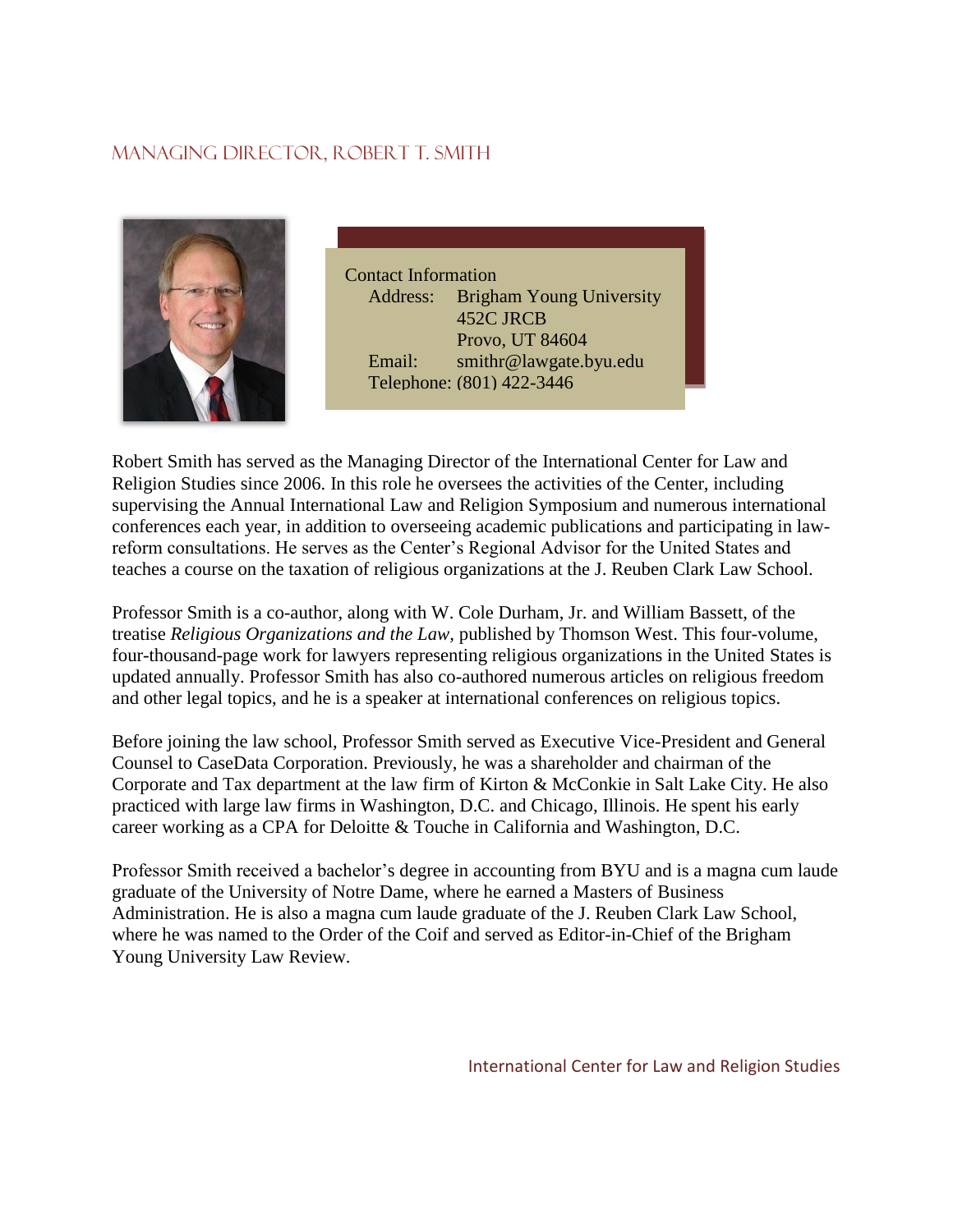# Associate Director, Elizabeth A. clark



Contact Information Address: Brigham Young University 452B JRCB Provo, UT 84604 Email: clarke@law.byu.edu Telephone: (801) 422-2112

As Associate Director of the International Center for Law and Religion Studies, Elizabeth Clark has co-organized and taken part in dozens of conferences and academic projects with other scholars and with government leaders from around the world. She has from the beginning been a primary organizer of the annual International Law and Religion Symposium at Brigham Young University. She has taken part in drafting commentaries and legal analyses of pending legislation and developments affecting religious freedom, and has assisted in drafting amicus briefs on international religious freedom issues for the U.S. Supreme Court, including the Center's brief in the landmark 2012 case *Hosanna-Tabor Evangelical Lutheran Church and School v. EEOC*.

Before joining the Center, Professor Clark was an associate in the Washington, D.C., office of Mayer, Brown & Platt, where she was a member of the Appellate and Supreme Court Litigation Group. Professor Clark also clerked for Judge J. Clifford Wallace on the U.S. Court of Appeals for the Ninth Circuit. Professor Clark graduated summa cum laude from the BYU Law School, where she was Editor-in-Chief of the BYU Law Review.

Drawing on her multilingual talents in Russian, Czech, German and French, Professor Clark has been active in writing and lecturing on church-state and comparative law topics. She has taught classes on Comparative Law, Comparative Constitutional Law, International Human Rights, and European Union law at the J. Reuben Clark Law School at Brigham Young University. She has published numerous articles and chapters on church-state issues and has been an associate editor of three major books: Facilitating Freedom of Religion and Belief and two books on law and religion in post-Communist Europe. Professor Clark has also testified before Congress on religious freedom issues.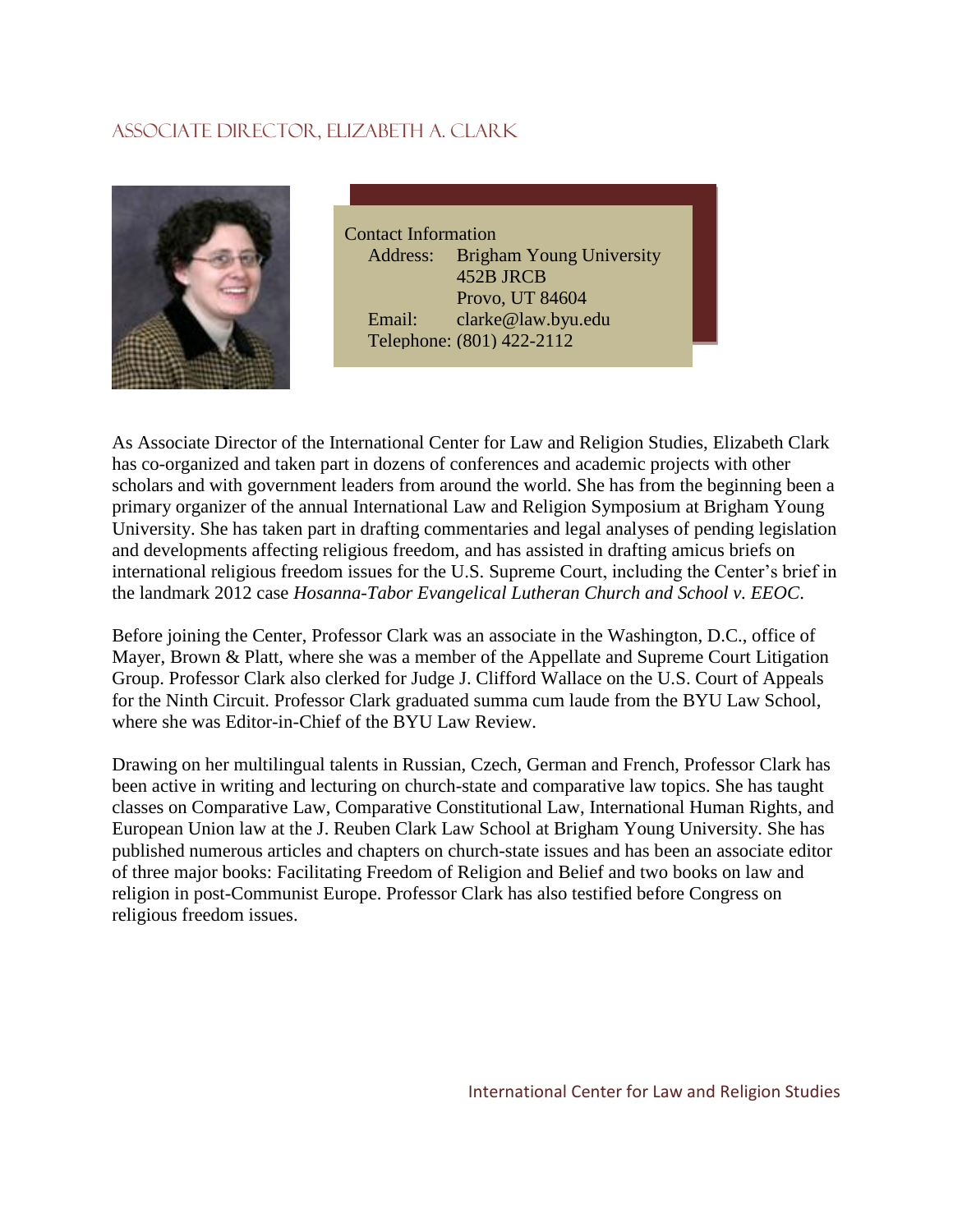## Associate Director, Gary B. doxey



Contact Information Address: Brigham Young University 452B JRCB Provo, UT 84604 Email: doxeyg@lawgate.byu.edu Telephone: (801) 422-3010

Gary Doxey joined the International Center for Law and Religion Studies in 2005 as Managing Director. He now serves as Associate Director of the Center and teaches full-time in BYU's Department of History.

Before joining the Center, Professor Doxey was assistant professor of History at BYU and served in Utah state government as the Governor's Chief of Staff, General Counsel to the Governor, Deputy Commissioner of Financial Institutions, and Associate General Counsel to the Utah Legislature. He has been the principal author of numerous state laws and policies, has testified on many occasions before the state legislature, and was the 2004 recipient of the Amicus Curiae "Friend of the Court" Award, the highest honor bestowed by the Utah judiciary on a nonjudge, for his role in helping to improve and support the courts.

Professor Doxey has taught at both Brigham Young University and the University of Utah. He is the author of numerous scholarly publications. He was a judicial clerk for the United States Bankruptcy Court for the District of Utah. He has a Ph.D. from Cambridge University and a J.D. from BYU. He and his wife have six children.

International Center for Law and Religion Studies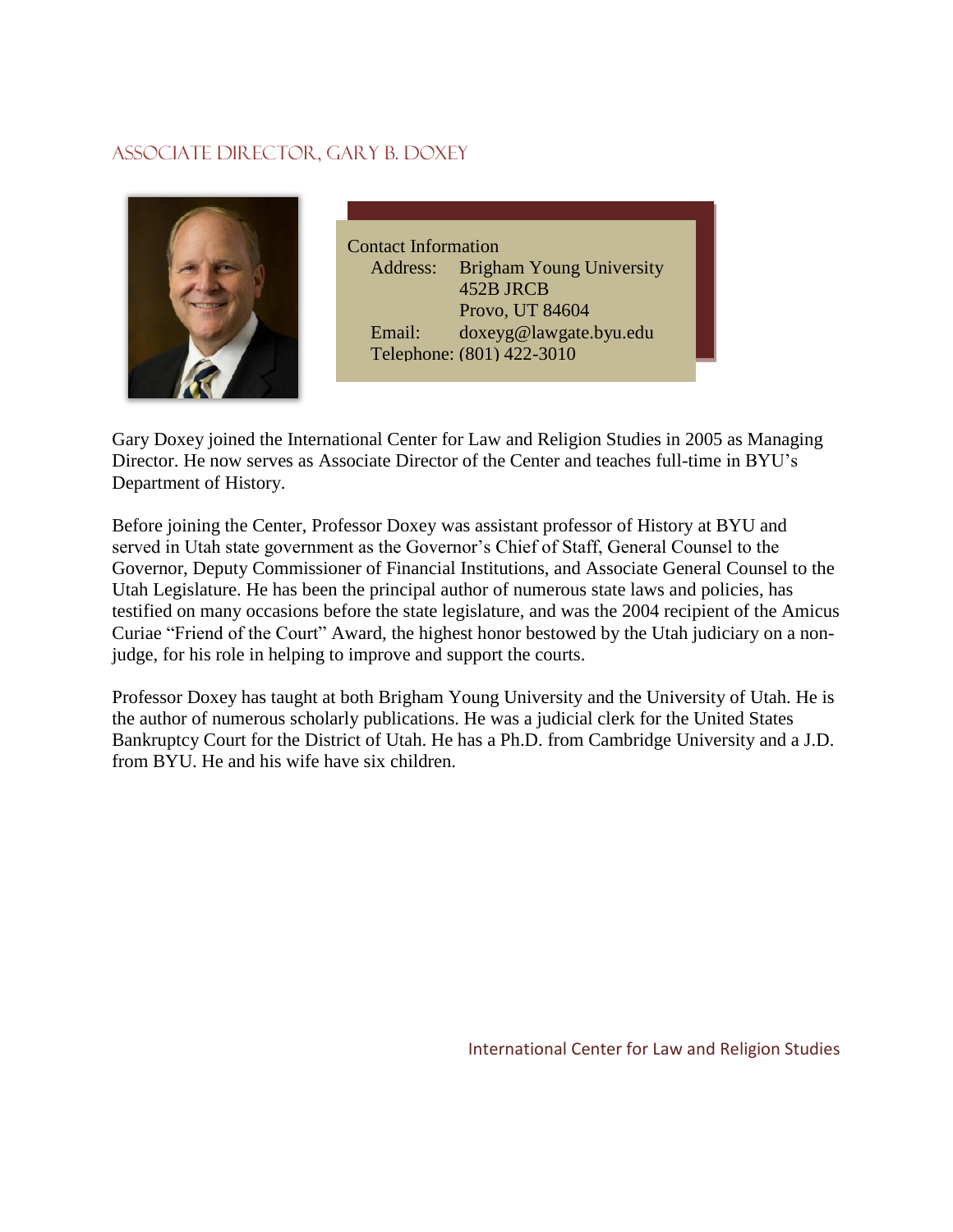# Associate Director, Brett G. Scharffs



Contact Information Address: Brigham Young University 512 JRCB Provo, UT 84604 Email: scharffsb@law.byu.edu Telephone: (801) 422-9025

Brett Scharffs is Francis R. Kirkham Professor of Law at the J. Reuben Clark Law School and Associate Director of the International Center for Law and Religion Studies at Brigham Young University. His teaching and scholarly interests include comparative law and religion, philosophy of law, and international business law.

Professor Scharffs is a graduate of Georgetown University, where he received a B.S.B.A in international business and an M.A. in philosophy. He was a Rhodes Scholar at Oxford University, where he earned a B.Phil in philosophy. He received his J.D. from Yale Law School, where he was Senior Editor of the Yale Law Journal.

Professor Scharffs was a law clerk on the U.S. Court of Appeals, D.C. Circuit, and worked as a legal assistant at the Iran-U.S. Claims Tribunal in The Hague. Before teaching at BYU, he worked as an attorney for the New York law firm Sullivan & Cromwell. He has previously taught at Yale University and the George Washington University Law School, and he is a visiting professor each year at Central European University in Budapest and is a regular contributing scholar in law education programs in China and Vietnam.

In his fifteen-year academic career, Professor Scharffs has written more than 50 articles and book chapters and has made more than 150 scholarly presentations in more than 20 countries. His casebook, *Law and Religion: U.S., International, and Comparative Perspectives*, co-written with his colleague, W. Cole Durham, Jr., was published by Aspen / WoltersKluwer in early 2010. The work had been translated into Chinese and Vietnamese, and the second English edition will appear in 2013. Scharffs is currently awaiting publication of *Law and the Limits of Logic*, by Harvard University Press. He recently served as a program chair of the Law and Religion Section of the Association of American Law Schools (AALS).

Professor Scharffs and his wife Deirdre Mason Crane Scharffs have three children.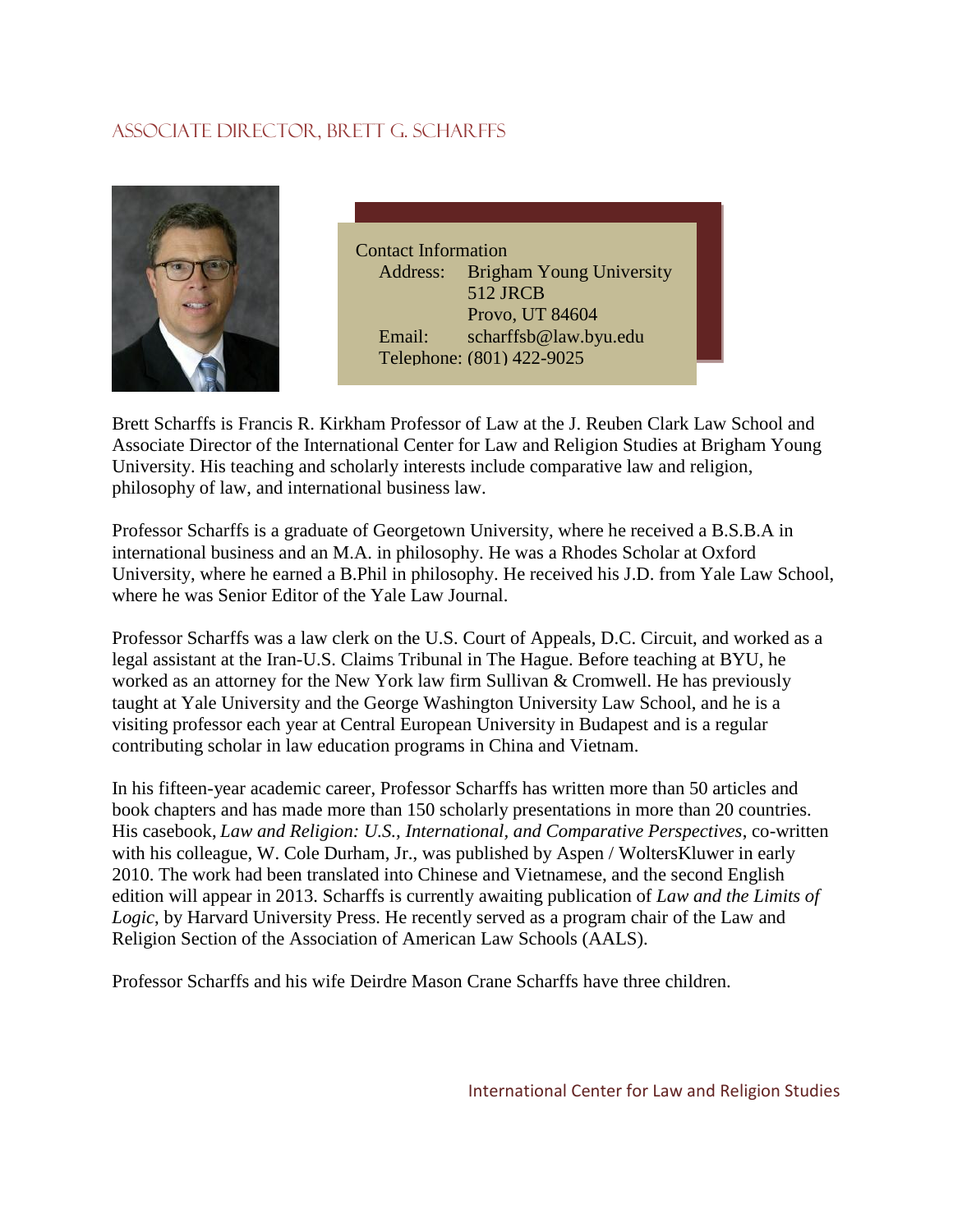# Senior fellow for latin American programs and executive director and advisor for latin America, Scott e. isaacson



Contact Information Address: Kirton & McConkie 1800 Eagle Gate Tower 50 East South Temple P.O. Box 45120 Salt Lake City, UT 84145 Email: sisaacson@kmclaw.com Telephone: (801) 323-5903

A shaping force behind the conception and formation of the International Center for Law and Religion Studies, Scott E. Isaacson at present serves the Center as Executive Director and Regional Advisor for Latin America. He is a Member of the Latin American Consortium for Religious Liberty (Consorcio Latinoamericano de Libertad Religiosa) and a shareholder in the Law Firm of Kirton & McConkie, where he is a member of the International Law Section with a practice focusing on international commercial transactions and international law for not-forprofit organizations.

From 1998 through 2004 he served as International Legal Counsel, Office of General Counsel, The Church of Jesus Christ of Latter-day Saints, supervising all Church legal work in South America, managing international real estate acquisitions and construction, complex litigation and international arbitration, international tax compliance for not-for-profit organizations, government relations, and legal implementation of new programs. Previous to this appointment Scott was with the firms of King & Isaacson, P.C., Salt Lake City, Utah, and Davis Graham & Stubbs, Salt Lake City and Denver, Colorado.

The author of numerous scholarly publications, Mr. Isaacson is a graduate of Brigham Young University magna cum laude in English. A Hinckley Scholar during his undergraduate years, he was one of those extremely rare persons who achieved a perfect score on the Law School Admissions Test (LSAT), after which he entered the BYU Law School, where he was J. Reuben Clark Scholar, Law Review and Law Review Note and Comment Editor, and research and writing assistant to Dean Rex E. Lee.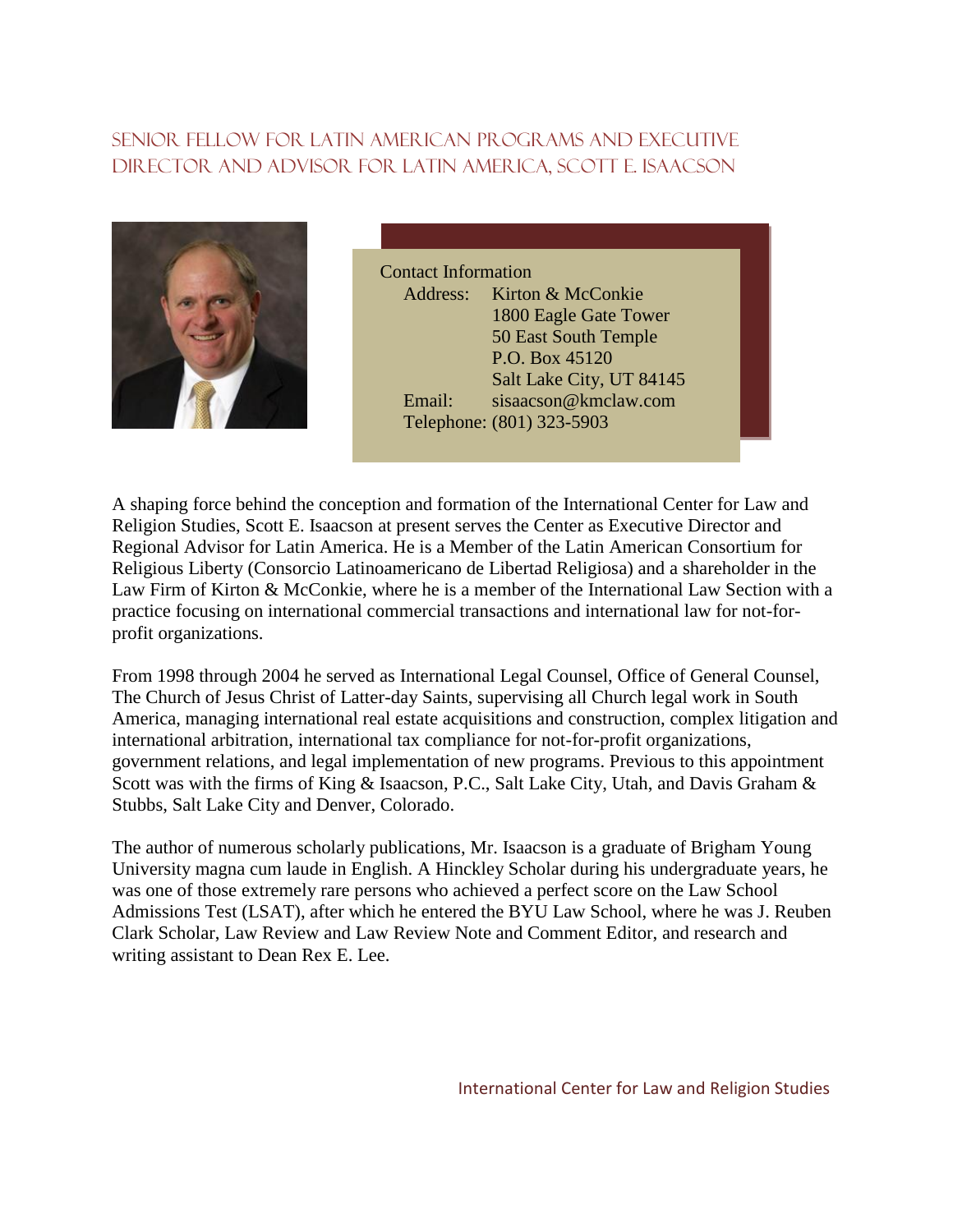# Senior Fellow For Comparative Law and International Policy and advisor for Europe, David M. Kirkham



Contact Information Address: Brigham Young University 452B JRCB Provo, UT 84604 Email: kirkhamd@lawgate.byu.edu Telephone: (801) 422-2871

David Kirkham joined the International Center for Law and Religion Studies at the Brigham Young University Law School in July 2007 as Senior Fellow for Comparative Law and International Policy. Prior to his work at the Center he served as Associate Dean and Professor of International Politics and Democratic Studies in the College of International and Security Studies at the George C. Marshall European Center for Security Studies, Garmisch-Partenkirchen, Germany.

Professor Kirkham has earlier served as Director of International Plans and Programs, Director of International History, and Associate Professor of History at the United States Air Force Academy. His work also comprises several years as an international negotiator and diplomat for the U.S. Government and the United Nations, including as Senior Humanitarian Affairs Officer at the UN Office for the Coordination of Humanitarian Affairs in Geneva (with duties primarily in Africa). He began his career in the early 1980s with a five-year law practice for the U.S. Air Force in England and in Washington, D.C. He has lived fifteen years of his adult life in five European countries (Germany, Switzerland, the United Kingdom, France, and Belgium) and officially represented the United States, the UN, and now BYU in over forty nations on six continents.

Professor Kirkham conducts research and teaches at the Law School and in the BYU Department of Political Science. His published writings and teaching address international ethics and human rights, global democratization, revolutions and constitutions, diplomacy, the United Nations, international humanitarian relief, and the global challenges posed by ideological extremism. He speaks French and German and holds a Ph.D. from The George Washington University and a Juris Doctorate from the J. Reuben Clark Law School. He and his wife, Judy, have eight children.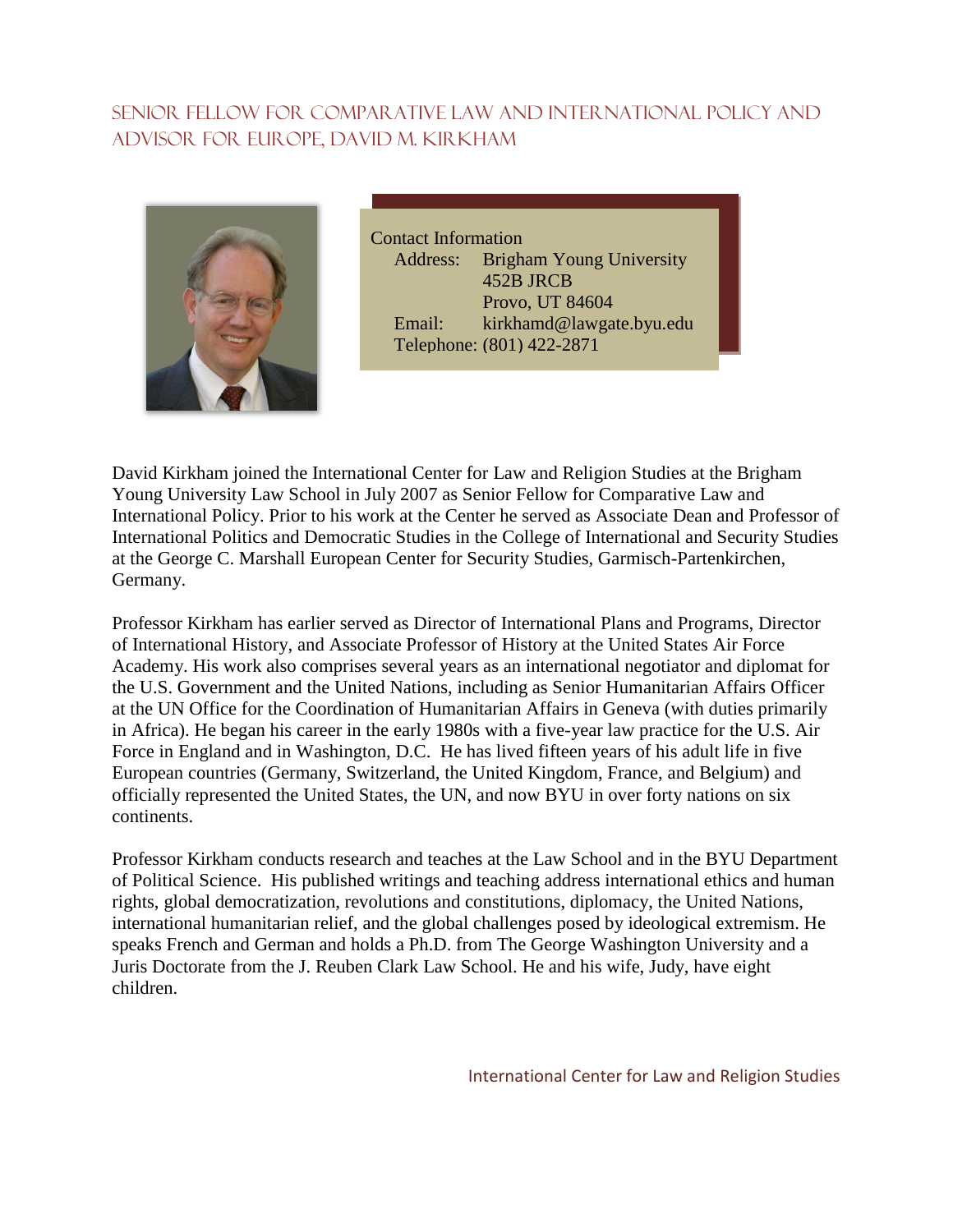## Managing editor, donlu d. thayer



Contact Information Address: Brigham Young University 452D JRCB Provo, UT 84604 Email: @lawgate.byu.edu Telephone: (801) 422-3019

Donlu Thayer is the Center's Managing Editor, with responsibility for overseeing and editing print and electronic publications, including maintaining the Center's newsletters, three websites, and daily International Headline News digests. She also serves as a Case Note Editor for the Oxford Journal of Law and Religion.

Before joining the Center in 2009, Thayer had a long career as a teacher, writer, and editor, including work for BYU Press and for the New World Archaeological Foundation. She taught in the Brigham Young University English Department and Honors Program intermittently during 1970–2009, courses including beginning and advanced composition, intensive reading and writing, technical writing, creative writing, and thesis writing. After attending law school, she created and taught the Honors Program course Advanced Writing for Pre-Law Students. In 2009 she received the JoAnn Britsch Teaching Excellence Award.

Thayer attended Brigham Young University as a Karl G. Maeser Scholar, graduating in 1970 as co-valedictorian of the College of Humanities, magna cum laude, with a double major in French and English, a University minor in German, and secondary teaching certification. She received a master's degree in English from BYU in 1972 and in 2004 graduated from the J. Reuben Clark Law School, where she received the Faculty Award for Meritorious Service, the J. Reuben Clark Public Interest Service Award, and the Schooley Outstanding Mediator Award and was Justice of the Cowley Chapter of Pi Alpha Delta Law Fraternity International.

A certified mediator with specialized training in domestic mediation and high-risk victim offender dialogue, Thayer served as executive director of Community Dispute Resolution Services of Utah County. She is married to writer and BYU Professor Emeritus Douglas H. Thayer, and they have six children, six children-in-law, and nineteen grandchildren.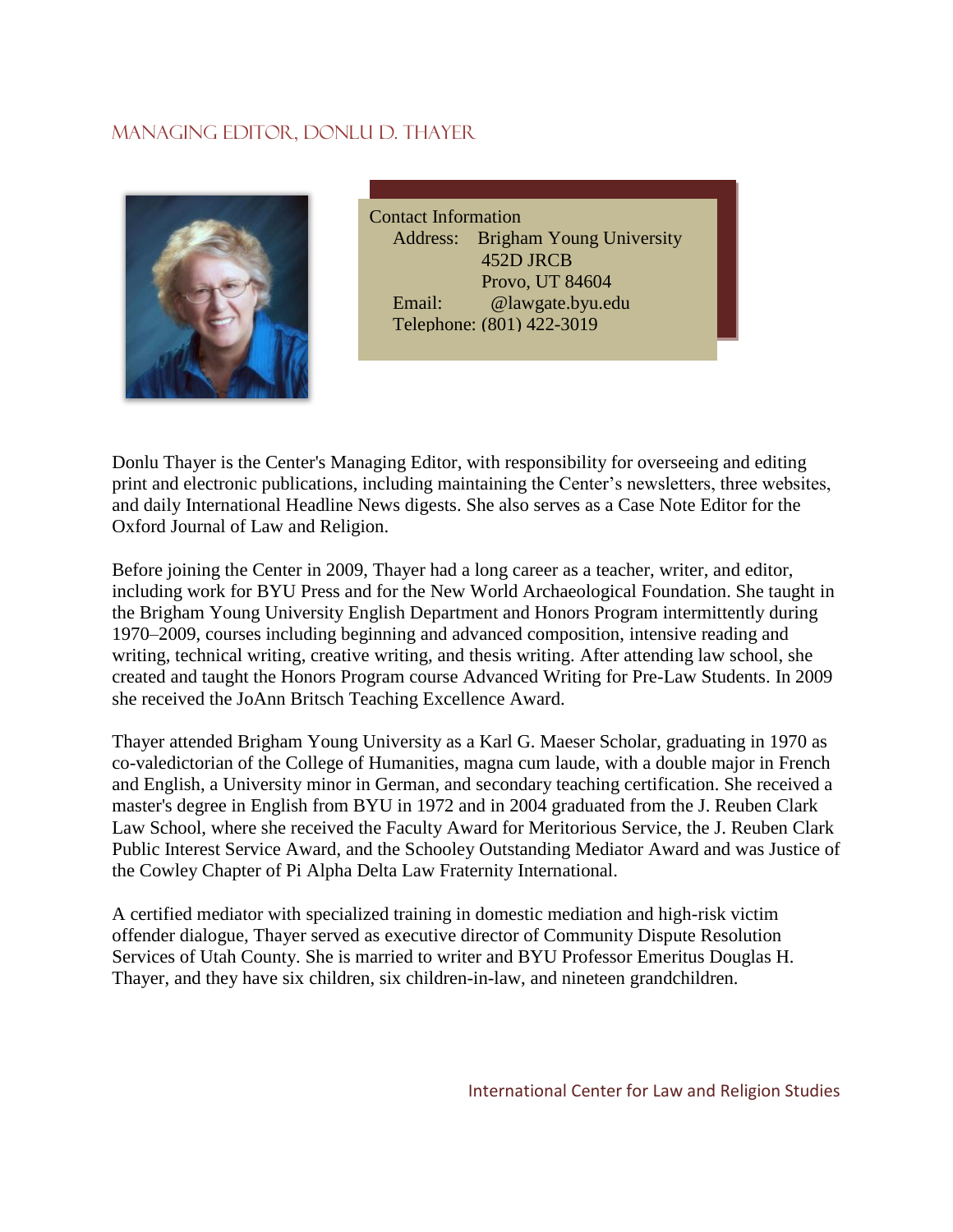## Coordinator and Administrative assistant, Deborah A. Wright



Contact Information Address: Brigham Young University 452D JRCB Provo, UT 84604 Email: wrightd@lawgate.byu.edu Telephone: (801) 422-6842

Deborah Wright has been with the International Center for Law and Religion Studies since 2001. She supervises the administrative staff and coordinates the activities of all Center personnel. The organization and scheduling of the Center's many conferences, on campus and all around the world, fall upon her capable shoulders. Most especially, the continued success of the annual International Law and Religion Symposium would be impossible without Deborah's competence and tireless efforts in the year-round efforts of organization, planning, communication, and coordination of events and facilities, of faculty, students, delegates, hosts, and visitors, all of which combine to bring to pass such a complex undertaking.

Deborah is the patient voice on the phone, the unflagging e-mail correspondent, for hundreds of Center friends worldwide. For the staff and students in Provo she is the modest, unfailing "quiet giant" at the Center's heart that makes everything else possible. Everyone who touches the Center's activities learns to be profoundly grateful for Deborah, and everyone in the Center's office at Brigham Young University is utterly dependent upon her.

International Center for Law and Religion Studies